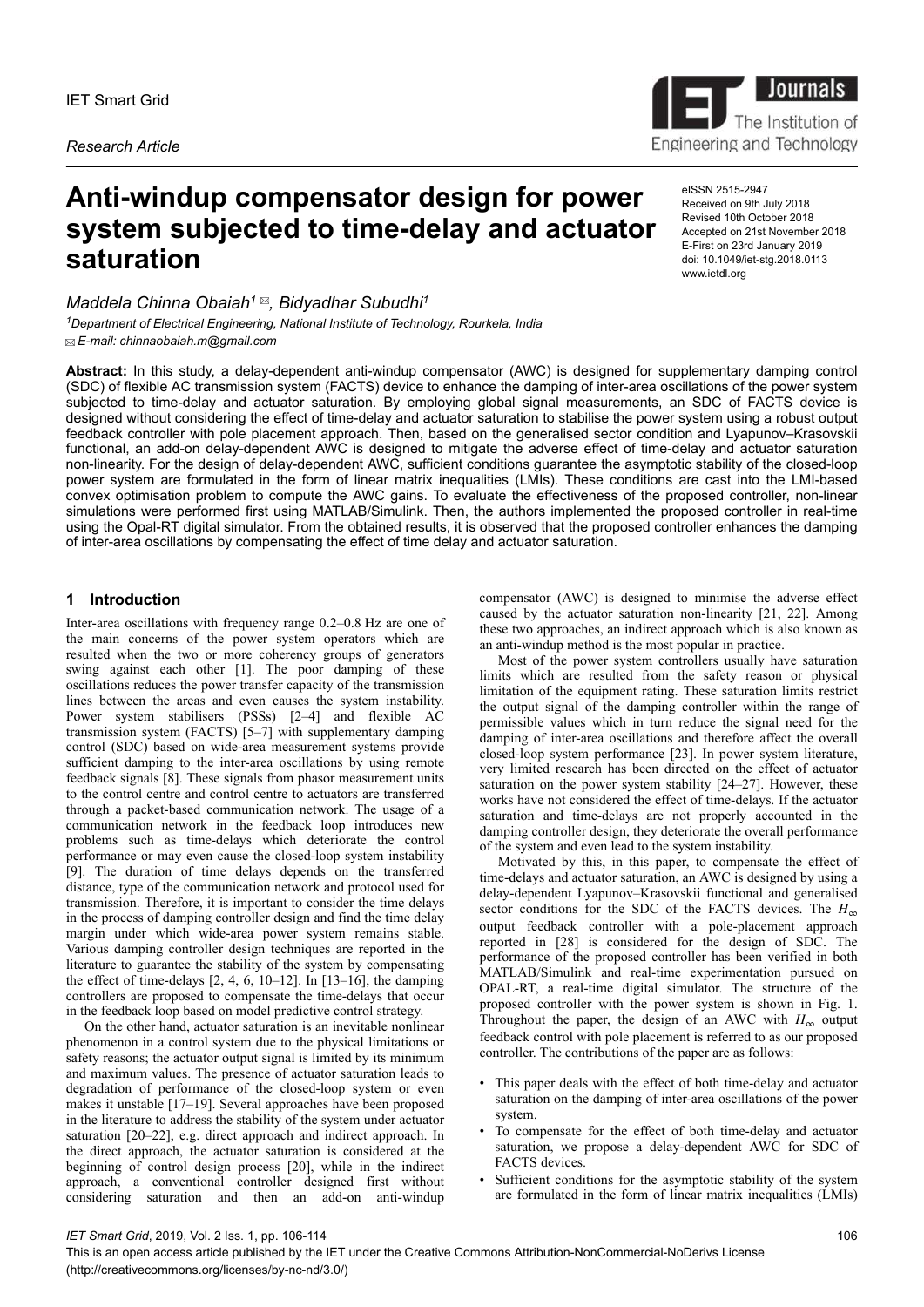based on Lyapunov–Krasovskii functional and generalised sector conditions.

- To compute the AWC gains, these conditions are cast into the following convex optimisation problem: the minimisation of the *L*2 gain of the disturbance to the system regulated output.
- The effectiveness of the proposed controller is validated on a two-area four-machine power system with a thyristor controlled series capacitor (TCSC) in both MATLAB/Simulink and OPAL-RT real-time digital simulator.

The remaining of the paper is organised as follows. The problem formulation and some related preliminaries are presented in Section 2. In Section 3, an anti-windup synthesis with timedelay is presented by using Lyapunov–Krasovskii functional. In Section 4, a two-area four-machine power system is considered as a case study to validate the effectiveness of the proposed controller and presented simulation results. In Section 5, experimental results by using Opal-RT real-time simulator are presented. Section 6 provides the conclusions.

*Notation:* Throughout this paper,  $\mathbb{R}^n$  denotes the *n*-dimensional Euclidean space.  $\mathbb{R}^{n \times m}$  is the set of all  $n \times m$  real matrices. The superscripts<sup>'</sup> and −1 define transpose and the inverse of a matrix, respectively.  $P = P' > 0 \ge 0$  denotes that *P* is a real symmetric positive-definite (positive semi-definite) matrix. diag{…} denotes a block-diagonal matrix. *I* denotes the identity matrix with appropriate dimensions. The symmetric term in a symmetric matrix is denoted by '\*'.

# **2Problem formulation and preliminaries**

An inter-connected power system consists of various components such as synchronous generators with their excitation systems (IEEE-ST1A), PSSs, and FACTS controllers such as TCSC, SVC, and several loads. The above components are inter-connected through a transmission network. An inter-connected power system with components above is represented by a set of non-linear differential and algebraic equations (DAEs) are presented in [29].

The linearised state-space form of the pre-fault open-loop power system by excluding the damping controller at an equilibrium point is given by

$$
\dot{x}(t) = A x(t) + B_{\omega} \omega(t) + B u(t)
$$
  
\n
$$
y(t) = C_y x(t)
$$
  
\n
$$
z(t) = C_z x(t) + D_z u(t)
$$
\n(1)

where  $\mathbf{x}(t) \in \mathbb{R}^n, \mathbf{u}(t) \in \mathbb{R}^m, \mathbf{y}(t) \in \mathbb{R}^p, \mathbf{z}(t) \in \mathbb{R}^{n_z}$  and  $\boldsymbol{\omega}(t) \in \mathbb{R}^{n_w}$ are the vectors of state variables, control inputs, measured outputs, regulated outputs and exogenous inputs, respectively. *A*, *B*, *C<sup>y</sup>* , *C<sup>z</sup>* and  $D<sub>z</sub>$  are constant real matrices with appropriate dimension.  $\omega(t) \in \mathbb{R}^{n_{\omega}}$  is exogenous input which consists of different disturbances, bounded by some scalar  $\delta$  with limited energy, i.e.  $\omega(t) \in L_2$  and it is represented as follows:

$$
\|\boldsymbol{\omega}(t)\|_{2}^{2} = \int_{0}^{\infty} \omega'(t)\boldsymbol{\omega}(t) dt \le \frac{1}{\delta}, \quad 0 \le \frac{1}{\delta} \le \infty.
$$
 (2)

In low-frequency inter-area oscillation studies, the fast dynamics are not considered. Hence, the full-order model of the system is not necessary to consider in controller design. To simplify and speed up the controller design procedure, it is necessary to reduce the system order. By employing *Schur* model reduction method [30], the full-order model is reduced where only the poorly damped electromechanical modes are obtained. The linearised reduced model (1) can be written as

$$
\dot{x}_p(t) = A_p x_p(t) + B_\omega \omega(t) + B_p u(t)
$$
  
\n
$$
y(t) = C_1 x_p(t)
$$
  
\n
$$
z(t) = C_2 x_p(t) + D_2 u(t)
$$
\n(3)



**Fig. 1** *Block diagram of power system with an anti-windup control*

where  $\mathbf{x}_p(t) \in \mathbb{R}^{n_p}$  is the vector of reduced-order state variables and  $A_p$ ,  $B_p$ ,  $C_1$ ,  $C_2$  and  $D_2$  are known constant reduced real matrices with appropriate dimensions.

To enhance the damping of inter-area oscillations of power system described by  $(3)$ , we consider the following dynamic output feedback controller in the absence of time delays and actuator saturation:

$$
\dot{x}_c(t) = A_c \mathbf{x}_c(t) + B_c \mathbf{y}(t)
$$
  
\n
$$
\mathbf{y}_c(t) = \mathbf{C}_c \mathbf{x}_c(t)
$$
\n(4)

where  $\mathbf{x}_c \in \mathbb{R}^{n_c}$ ,  $\mathbf{y} \in \mathbb{R}^p$  and  $\mathbf{y}_c \in \mathbb{R}^m$  are the vectors of controller states variable, controller input and controller output, respectively.

In this paper,  $H_{\infty}$  mixed-sensitivity formulation with robust pole placement approach presented in [28] is considered to design controller (4) to enhance the damping of inter-area oscillation in the absence of time delays and actuator saturation.

*Remark 1:* For system (3), if there exist  $n_p \times n_p$  matrices  $\mathbf{R} > 0$ ,  $S > 0$ ,  $n_c \times n_c$  matrix  $\hat{A}$ ,  $n_c \times p$  matrix  $\hat{B}$  and  $m \times n_c$  matrix  $\hat{C}$  such that, [28]

$$
\begin{bmatrix} R & I \\ * & S \end{bmatrix} > 0 \tag{5}
$$

$$
\left[\lambda_{ij}\begin{bmatrix} R & I \\ * & S \end{bmatrix} + \mu_{ij}\Phi + \mu_{ji}\Phi'\right]_{i,j} < 0
$$
 (6)

$$
\begin{bmatrix} \Lambda_{11} & \Lambda'_{21} \\ * & \Lambda_{22} \end{bmatrix} < 0 \tag{7}
$$

where

$$
\Phi = \begin{bmatrix} A_p R + B_p \hat{C} & A_p \\ \hat{A} & SA_p + \hat{B} C_1 \end{bmatrix}
$$

$$
\Lambda_{11} = \begin{bmatrix} A_p R + R A'_{p} + B_p \hat{C} + \hat{C}' B'_{p} & B_{\omega} \\ * & -\gamma I \end{bmatrix}
$$

$$
\Lambda_{21} = \begin{bmatrix} \hat{A} + A'_{p} & S B_{\omega} \\ C_2 R + D_2 \hat{C} & 0 \end{bmatrix}
$$

$$
\Lambda_{22} = \begin{bmatrix} A'_{p} S + S A_{p} + \hat{B} C_1 + C'_{1} \hat{B}' & C'_{2} \\ * & -\gamma I \end{bmatrix}
$$

Moreover, matrices *M* and *N* are formulated from singular value decomposition (SVD) of *I* − *RS*, namely

$$
MN' = I - RS. \tag{8}
$$

#### *IET Smart Grid*, 2019, Vol. 2 Iss. 1, pp. 106-114

This is an open access article published by the IET under the Creative Commons Attribution-NonCommercial-NoDerivs License (http://creativecommons.org/licenses/by-nc-nd/3.0/)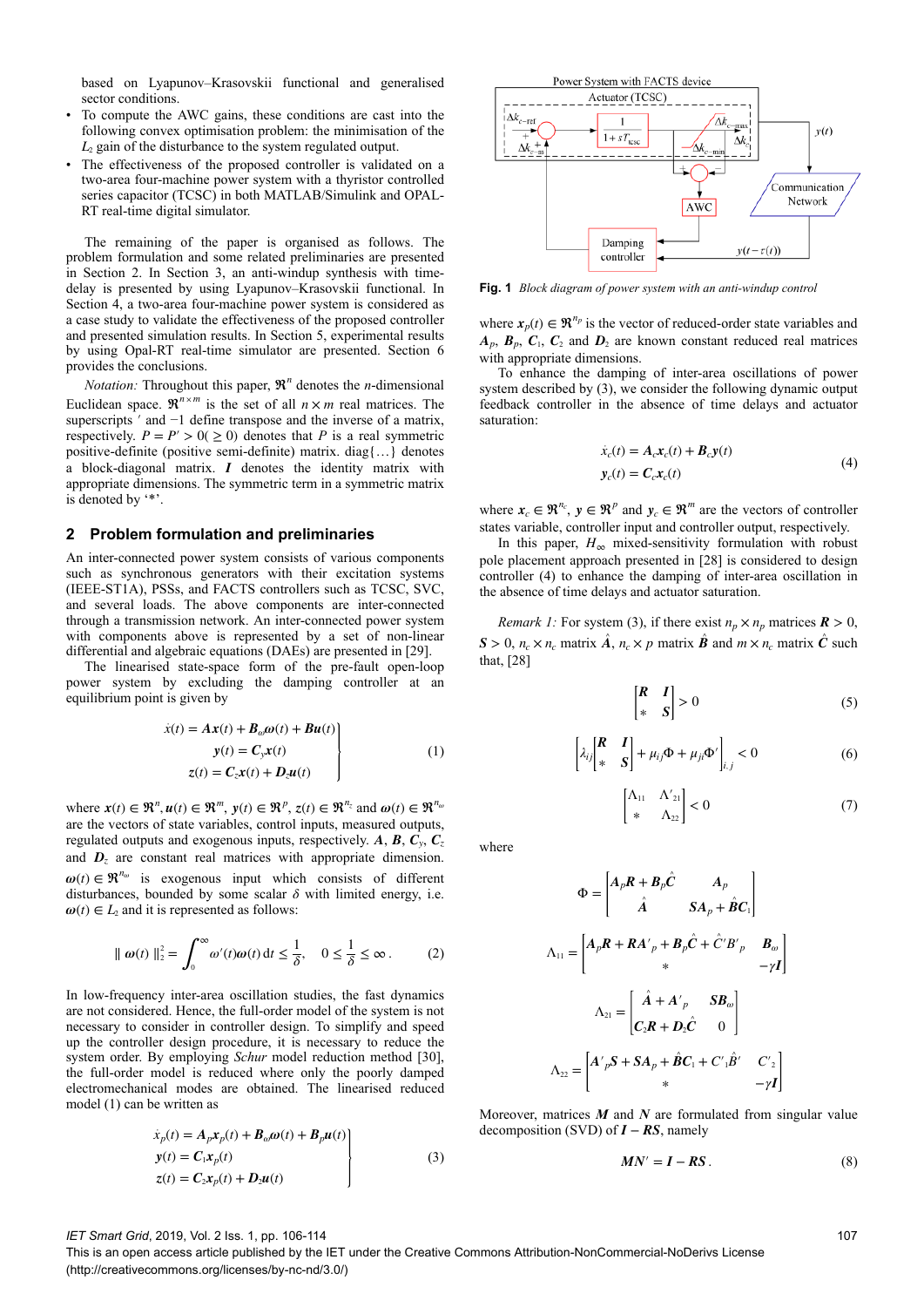Then the parameter of the dynamic output feedback controller in the form of (4) that places the closed-loop poles in the region  $\mathfrak D$ can be computed as

$$
\mathbf{C}_c = \hat{\mathbf{C}} (M')^{-1}
$$
  

$$
\mathbf{B}_c = N^{-1} \hat{\mathbf{B}}
$$
 (9)

$$
A_c = N^{-1}(\hat{A} - N\hat{B}C_1R - SB_p\hat{C}M' - SA_pR)(M')^{-1}.
$$

Consider a time-varying delay in the feedback loop in Fig. 1. To avoid the effect of time-varying delay, the controller (4) can be rewritten as follows:

$$
\dot{x}_c(t) = A_c x_c(t) + B_c y(t - \tau(t))
$$
  
\n
$$
y_c(t) = C_c x_c(t)
$$
\n(10)

where  $\tau(t)$  denotes the time-varying delay that occurs in the feedback loop. The time-varying delay  $\tau(t)$  is a continuous differentiable function assumed to be unknown and satisfies the following condition:

$$
0 \le \tau(t) \le h, \quad \dot{\tau}(t) \le d \le 1,\tag{11}
$$

where *h* and *d* denote upper bound of the time-delay and its rate, respectively.

Consider that the controller output is saturated by following limits:

$$
sat(y_c(t)) = \begin{cases} y_{c_{\text{max}}} & \text{if } y_c \ge y_{c_{\text{max}}} \\ y_c & \text{if } y_{c_{\text{min}}} < y_c < y_{c_{\text{max}}} \\ y_{c_{\text{min}}} & \text{if } y_c \le y_{c_{\text{min}}} \end{cases} \tag{12}
$$

In the presence of actuator saturation, the open-loop system (3) can be expressed as

$$
\dot{x}_p(t) = A_p x_p(t) + B_{\omega} \omega(t) + B_p \text{sat}(y_c(t))
$$
  

$$
y(t) = C_1 x_p(t)
$$
  

$$
z(t) = C_2 x_p(t) + D_2 \text{sat}(y_c(t))
$$
 (13)

where  $u(t) = \text{sat}(y_c(t))$ 

The designed damping controller (4) guarantees the stability of the closed-loop system in the absence of time-delay and actuator saturation. To mitigate the effect of time-delays and actuator saturation simultaneously, the controller is modified by adding an AWC using a dead-zone sector non-linearity as follows:

$$
\dot{x}_c(t) = A_c x_c(t) + B_c y(t - \tau(t)) + E_c(y_c(t) - \text{sat}(y_c(t)))
$$
\n
$$
y_c(t) = C_c x_c(t) \tag{14}
$$

where  $E_c$  is a static AWC gain, the effect of AWC's takes place only when the saturation occurs.

To mitigate the effects of time-delays and actuator saturation, from (11) and (12), the closed-loop power system becomes

$$
\dot{x}_p(t) = A_p \mathbf{x}_p(t) + B_{\omega} \omega(t) + B_p \text{sat}(C_c \mathbf{x}_c(t))
$$
\n
$$
\dot{x}_c(t) = A_c \mathbf{x}_c(t) + B_c C_1 \mathbf{x}_p(t - \tau(t)) + E_c (C_c \mathbf{x}_c(t) - \text{sat}(C_c \mathbf{x}_c(t)))
$$
\n
$$
z(t) = C_2 \mathbf{x}_p(t) + D_2 \text{sat}(C_c \mathbf{x}_c(t))
$$
\n
$$
y_c(t) = C_c \mathbf{x}_c(t)
$$
\n(15)

Define an augmented vector as

$$
\boldsymbol{\eta}(t) = \begin{bmatrix} x_p \\ x_c \end{bmatrix} \in \mathfrak{R}^{n_p \times n_c}
$$
 (16)

and the matrices are given by

$$
A_{cl} = \begin{bmatrix} A_p & B_p C_c \\ 0 & A_c \end{bmatrix}, A_d = \begin{bmatrix} 0 & 0 \\ B_c C_1 & 0 \end{bmatrix}, B_{cl} = \begin{bmatrix} B_p \\ 0 \end{bmatrix},
$$
  

$$
\mathbb{R} = \begin{bmatrix} 0 \\ I_{n_c} \end{bmatrix}, B_{cl, \omega} = \begin{bmatrix} B_{\omega} \\ 0 \end{bmatrix}, C_{cl, z} = \begin{bmatrix} C_2 & D_2 C_c \end{bmatrix},
$$
  

$$
D_{cl, z} = [D_z], K = \begin{bmatrix} 0 & C_c \end{bmatrix}
$$
 (17)

The augmented system can be written as

$$
\dot{\eta}(t) = A_{cl}\eta(t) + A_d\eta(t - \tau(t)) - (B_{cl} + \mathbb{R}E_c)\psi(K\eta(t))
$$
  
+ 
$$
B_{cl, \omega}\omega(t)
$$
  

$$
z(t) = C_{cl, z}\eta(t) + D_{cl, z}\psi(K\eta(t))
$$
\n(18)

where  $\psi(K\eta(t)) = y_c(t) - \text{sat}(y_c(t))$  is a dead-zone non-linearity.

*Lemma 1:* Consider a dead-zone sector condition non-linearity *ψ*(*Kη*(*t*)). If *η*(*t*) ∈ S, then *ψ*(*Kη*(*t*)) is always satisfies the following inequality [18]:

$$
\psi(K\eta(t))'Q(\psi(K\eta(t)) + F\eta(t)) \leq 0,
$$
\n(19)

where

$$
\mathbb{S} = \eta \in \mathfrak{R}^{n_p + n_c}, \quad y_{c_{\min}} \leqslant (K - F)\eta \leqslant y_{c_{\max}} \tag{20}
$$

is a polyhedral set with a matrix  $F \in \mathbb{R}^{m \times (n_p + n_c)}$ , and  $Q \in \mathbb{R}^{m \times m}$  is any positive definite diagonal matrix.

## **3Anti-windup synthesis with time-delay**

The designed damping controller (4) using Remark 1, guarantees the asymptomatic stability of the closed-loop system in the absence of actuator saturation and time-delays. In this section, we propose an AWC design using delay dependent Lyapunov–Krasovskii functional to compensate the effect of actuator saturation and timedelays simultaneously. The sufficient conditions are formulated in the form of LMIs are given in the following theorem.

*Theorem 1:* For a given scalars  $h > 0$ ,  $d > 0$ , and  $\alpha > 0$ , the closed-loop system (18) with AWC gain  $E_c = vJ^{-1}$  is asymptotically stable and possess  $H_{\infty}$  performance  $\gamma$  for actuator saturation and any time-varying delay  $\tau(t)$  satisfying (11) and (12), respectively, if there exist a positive definite symmetric matrices  $\overline{X}$ ,  $\overline{Y}$ , and  $\overline{Z}$ , a positive diagonal matrix *J* and any matrices *P*,  $\overline{G}$ ,  $\overline{H}$ , *W*, *ν* and a positive scalar *γ* satisfying the following LMIs:

$$
\begin{vmatrix}\n\Omega_{11} & \Omega_{12} & \Omega_{13} & \Omega_{14} & B_{cl,\omega} & h\bar{G} & PC'_{cl,z} \\
* & \Omega_{22} & \alpha A_d P' & \Omega_{24} & \alpha B_{cl,\omega} & 0 & 0 \\
* & * & \Omega_{33} & 0 & 0 & h\bar{H} & 0 \\
* & * & * & -2J & 0 & 0 & -JD'_{cl,z} \\
* & * & * & * & -I & 0 & 0 \\
* & * & * & * & * & -h\bar{Z} & 0 \\
* & * & * & * & * & * & -\gamma I\n\end{vmatrix} < 0, (21)
$$
\n
$$
\begin{vmatrix}\n\bar{X} & P K'_{(i)} - W'_{(i)} \\
* & \mu u_{0i}^{(i)}\n\end{vmatrix} \geq 0, \quad i = 1, ..., m.
$$
 (22)

where

$$
\Omega_{11} = A_{cl}P' + PA'_{cl} + \overline{Y} + \overline{G} + \overline{G}', \ \Omega_{12} = \overline{X} - P' + \alpha PA'
$$
  
\n
$$
\Omega_{13} = -\overline{G} + \overline{H}' + A_dP', \quad \Omega_{14} = -(B_{cl}J + \mathbb{R}\nu) + W'
$$
  
\n
$$
\Omega_{22} = -\alpha P' - \alpha P + h\overline{Z}, \quad \Omega_{24} = -\alpha (B_{cl}J + \mathbb{R}\nu)
$$
  
\n
$$
\Omega_{23} = -\overline{H} - \overline{H}' - (1 - d)\overline{Y}.
$$

and

108 *IET Smart Grid*, 2019, Vol. 2 Iss. 1, pp. 106-114

(http://creativecommons.org/licenses/by-nc-nd/3.0/)

This is an open access article published by the IET under the Creative Commons Attribution-NonCommercial-NoDerivs License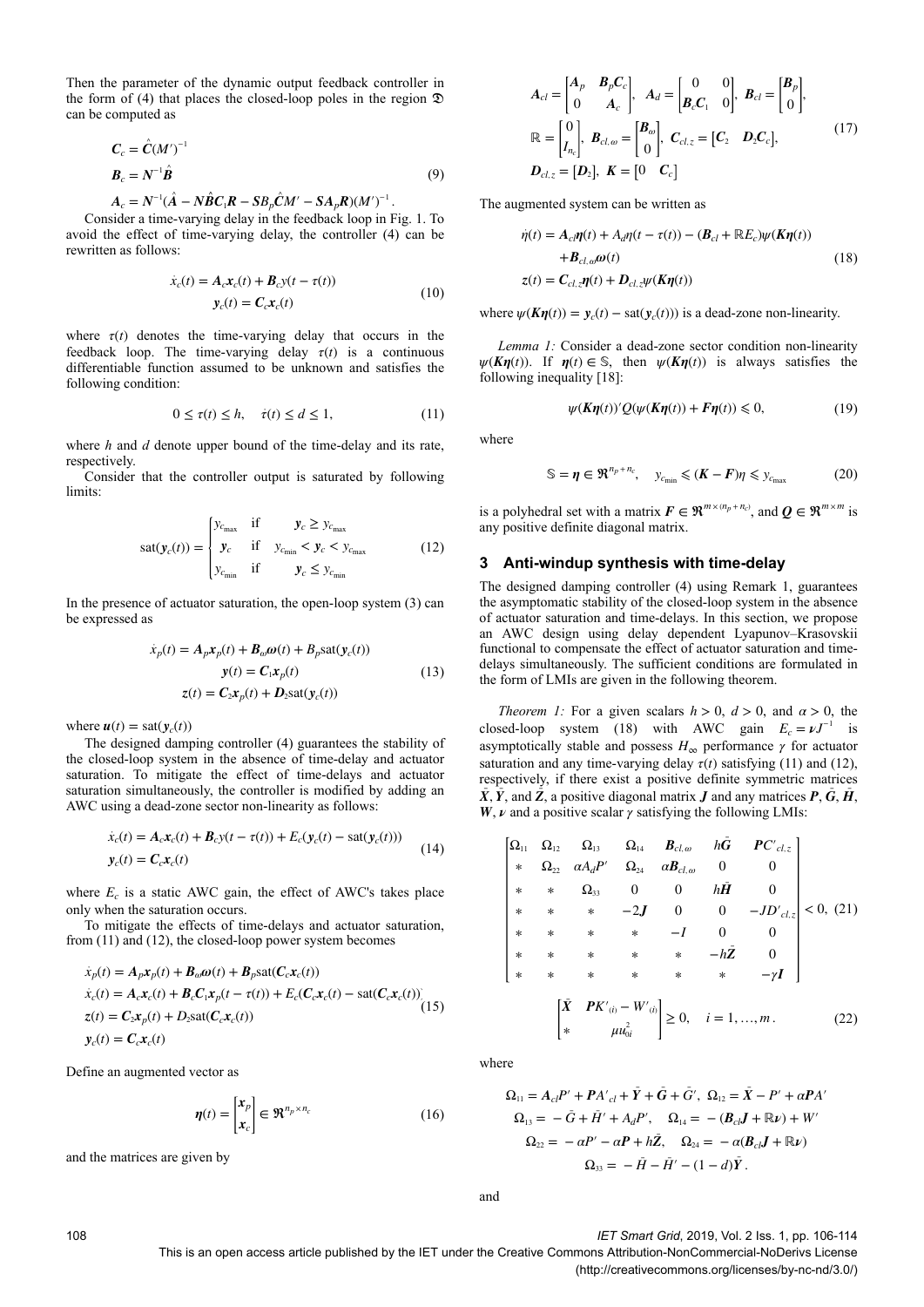$$
u_{0i} = \min \{ y_{c_{\max(i)}}, y_{c_{\min(i)}} \}.
$$

*Proof:* Consider the following Lyapunov candidate function:

$$
V(t) = \eta'(t)X\eta(t) + \int_{t-\tau(t)}^{t} \eta'(s)Y\eta(s) ds
$$
  
+ 
$$
\int_{-h}^{0} \int_{t+\theta}^{t} \dot{\eta}'(s)Z\dot{\eta}(s) ds d\theta
$$
 (23)

where  $X$ ,  $Y$  and  $Z$  are positive definite symmetric matrices which are to be determined.

The time derivative of  $V(t)$  along the trajectories of the closedloop system (18) is given by

$$
\dot{V}(t) = \dot{\eta}'(t)X\eta(t) + \eta'(t)X\dot{\eta}(t) \n+ \eta'(t)Y\eta(t) - (1 - d)\eta'(t - \tau(t))Y\eta(t - \tau(t)) \n+ h\dot{\eta}'(t)Z\dot{\eta}(t) - \int_{t-h}^{t} \dot{\eta}'(s)Z\dot{\eta}(s)
$$
\n(24)

From  $(11)$ , it is clear that the following is true:

$$
-\int_{t-h}^{t} \dot{\eta}'(s) Z \dot{\eta}(s) ds \leq -\int_{t-\tau(t)}^{t} \dot{\eta}'(s) Z \dot{\eta}(s) ds \qquad (25)
$$

By using (25), we can rewrite  $V(\hat{x}_r(t))$  as follows

$$
\dot{V}(t) \leq \dot{\eta}'(t)X\eta(t) + \eta'(t)X\dot{\eta}(t) \n+ \eta'(t)Y\eta(t) - (1 - d)\eta'(t - \tau(t))Y\eta(t - \tau(t)) \n+ h\dot{\eta}'(t)Z\dot{\eta}(t) - \int_{t-\tau(t)}^{t} \dot{\eta}'(s)Z\dot{\eta}(s) ds
$$
\n(26)

By using Lemma 2.1 from [31], we can expand  $\int_{t-\tau(t)}^{t} \dot{\eta}'(s) \mathbf{Z} \dot{\eta}(s)$  as follows:

$$
-\int_{t-\tau(t)}^{t} \dot{\eta}'(s) Z \dot{\eta}(s) \le 2[\eta'(t) \quad \eta'(t-\tau(t))] \begin{bmatrix} G & -G \\ H & -H \end{bmatrix}
$$

$$
\times \begin{bmatrix} \eta(t) \\ \eta(t-\tau(t)) \end{bmatrix} + h[\eta'(t) \quad \eta'(t-\tau(t))] \qquad (27)
$$

$$
\times \begin{bmatrix} G \\ H \end{bmatrix} Z^{-1} [G' \quad H'] \begin{bmatrix} \eta(t) \\ \eta(t-\tau(t)) \end{bmatrix}
$$

By using sector condition from Lemma 1, the time derivative of  $V(t)$  is extended to

$$
\dot{V}(t) \le \dot{V}(t) - 2\psi(K\eta(t))'\mathcal{Q}(\psi(K\eta(t)) - F\eta(t))
$$
\n(28)

By using free-weighting matrix method [32], the following relation holds for the appropriately sized matrices  $P_1$ ,  $P_2$ :

$$
0 = 2[\eta'(t)P_1 + \dot{\eta}'(t)P_2] \times [-\dot{\eta}(t) + A_c \eta(t) + A_d \eta(t - \tau(t))
$$
  
-(B<sub>cl</sub> + \mathbb{R}E<sub>c</sub>) $\psi(K\eta(t)) + B_{cl,\omega}\omega(t)$ ] (29)

Then, adding the terms on the right of (27) and (29) into (28), we have

$$
\dot{V}(t) \leq \dot{\eta}'(t)X\eta(t) + \eta'(t)X\dot{\eta}(t) \n+ \eta'(t)Y\eta(t) - (1 - d)\eta'(t - \tau(t))Y\eta(t - \tau(t)) \n+ h\dot{\eta}'(t)Z\dot{\eta}(t) + 2[\eta'(t) - \eta'(t - \tau(t))] \begin{bmatrix} G & -G \\ H & -H \end{bmatrix} \n\times \begin{bmatrix} \eta(t) \\ \eta(t - \tau(t)) \end{bmatrix} + h[\eta'(t) - \eta'(t - \tau(t))] \begin{bmatrix} G \\ H \end{bmatrix} Z^{-1}[G' - H'] \quad (30) \n\times \begin{bmatrix} \eta(t) \\ \eta(t - \tau(t)) \end{bmatrix} + 2[\eta'(t)P_1 + \dot{\eta}'(t)P_2] \times [-\dot{\eta}(t) + A_c\eta(t) \n+ A_d\eta(t - \tau(t)) - (B_{cl} + \mathbb{R}E_c)\psi(K\eta(t)) + B_{cl,\omega}\omega(t)] \n- 2\psi(K\eta(t))'Q(\psi(K\eta(t)) - F\eta(t))
$$

Define an auxiliary function for the  $H_{\infty}$  performance of the system (18)

$$
M(t) = \dot{V}(t) - \omega'(t)\omega(t) + \frac{1}{\gamma}z'(t)z(t)
$$
\n(31)

and it can be simplified as follows:

$$
M(t) \leq \xi'(t)\Lambda \xi(t) + h[\eta'(t) \quad \eta'(t - \tau(t))] \begin{bmatrix} G \\ H \end{bmatrix} Z^{-1}
$$

$$
\times \begin{bmatrix} G' & H' \end{bmatrix} \begin{bmatrix} \eta(t) \\ \eta(t - \tau(t)) \end{bmatrix} + \begin{bmatrix} \eta'(t) & \psi(K\eta(t))' \end{bmatrix} \quad (32)
$$

$$
\times \begin{bmatrix} C'_{cl,z} \\ -D'_{cl,z} \end{bmatrix} \frac{1}{\gamma} \begin{bmatrix} C_{cl,z} & -D_{cl,z} \end{bmatrix} \begin{bmatrix} \eta(t) \\ \psi(K\eta(t)) \end{bmatrix}
$$

where

$$
\Lambda = \begin{bmatrix}\n\Lambda_{11} & \Lambda_{12} & \Lambda_{13} & \Lambda_{14} & P_1 B_{cl,\omega} \\
\ast & \Lambda_{22} & P_2 A_d & -P_2(B_{cl} + \mathbb{R}E_c) & P_2 B_{cl,\omega} \\
\ast & \ast & \Lambda_{33} & 0 & 0 \\
\ast & \ast & \ast & -2Q & 0 \\
\ast & \ast & \ast & \ast & -I\n\end{bmatrix}
$$

$$
\Lambda_{11} = P_1 A_{cl} + A'_{cl} P'_{1} + Y + G + G', \quad \Lambda_{12} = X - P_1 + A'_{cl} P'_{1}
$$
  
\n
$$
\Lambda_{13} = -G + H' + P_1 A_d, \quad \Lambda_{14} = -P_1 (\mathcal{B}_{cl} + \mathbb{R} E_c) + F' \mathcal{Q}
$$
  
\n
$$
\Lambda_{22} = -P_2 - P'_{2} + h \mathcal{Z}, \quad \Lambda_{33} = -H - H' - (1 - d) \mathcal{Y}
$$

with

$$
\xi'(t) = \begin{bmatrix} \eta'(t) & \dot{\eta}'(t) & \eta'(t - \tau(t)) & \psi(K\eta(t))' & \omega'(t) \end{bmatrix}
$$

Using Schur complement [33], the inequality (32) is equal to

$$
M(t) \le \xi'(t)\Psi\xi(t) \tag{33}
$$

where

$$
\Psi = \begin{bmatrix}\n\Psi_{11} & \Psi_{12} & \Psi_{13} & \Psi_{14} & P_1B_{cl,\omega} & hG & C'_{cl,z} \\
\ast & \Psi_{22} & P_2A_d & \Psi_{24} & P_2B_{cl,\omega} & 0 & 0 \\
\ast & \ast & \Psi_{33} & 0 & 0 & hH & 0 \\
\ast & \ast & \ast & -2Q & 0 & 0 & -D'_{cl,z} \\
\ast & \ast & \ast & \ast & -I & 0 & 0 \\
\ast & \ast & \ast & \ast & \ast & -hZ & 0 \\
\ast & \ast & \ast & \ast & \ast & \ast & -\gamma I\n\end{bmatrix}
$$

$$
\Psi_{11} = P_1 A_{cl} + A'_{cl} P'_1 + Y + G + G', \quad \Psi_{12} = X - P_1 + A'_{cl} P'_2
$$
  
\n
$$
\Psi_{13} = -G + H' + P_1 A_d, \quad \Psi_{14} = -P_1 (B_{cl} + \mathbb{R} E_c) + F' Q
$$
  
\n
$$
\Psi_{22} = -P_2 - P'_2 + hZ, \quad \Psi_{24} = -P_2 (B_{cl} + \mathbb{R} E_c)
$$
  
\n
$$
\Psi_{33} = -H - H' - (1 - d)Y
$$

*IET Smart Grid*, 2019, Vol. 2 Iss. 1, pp. 106-114

This is an open access article published by the IET under the Creative Commons Attribution-NonCommercial-NoDerivs License (http://creativecommons.org/licenses/by-nc-nd/3.0/)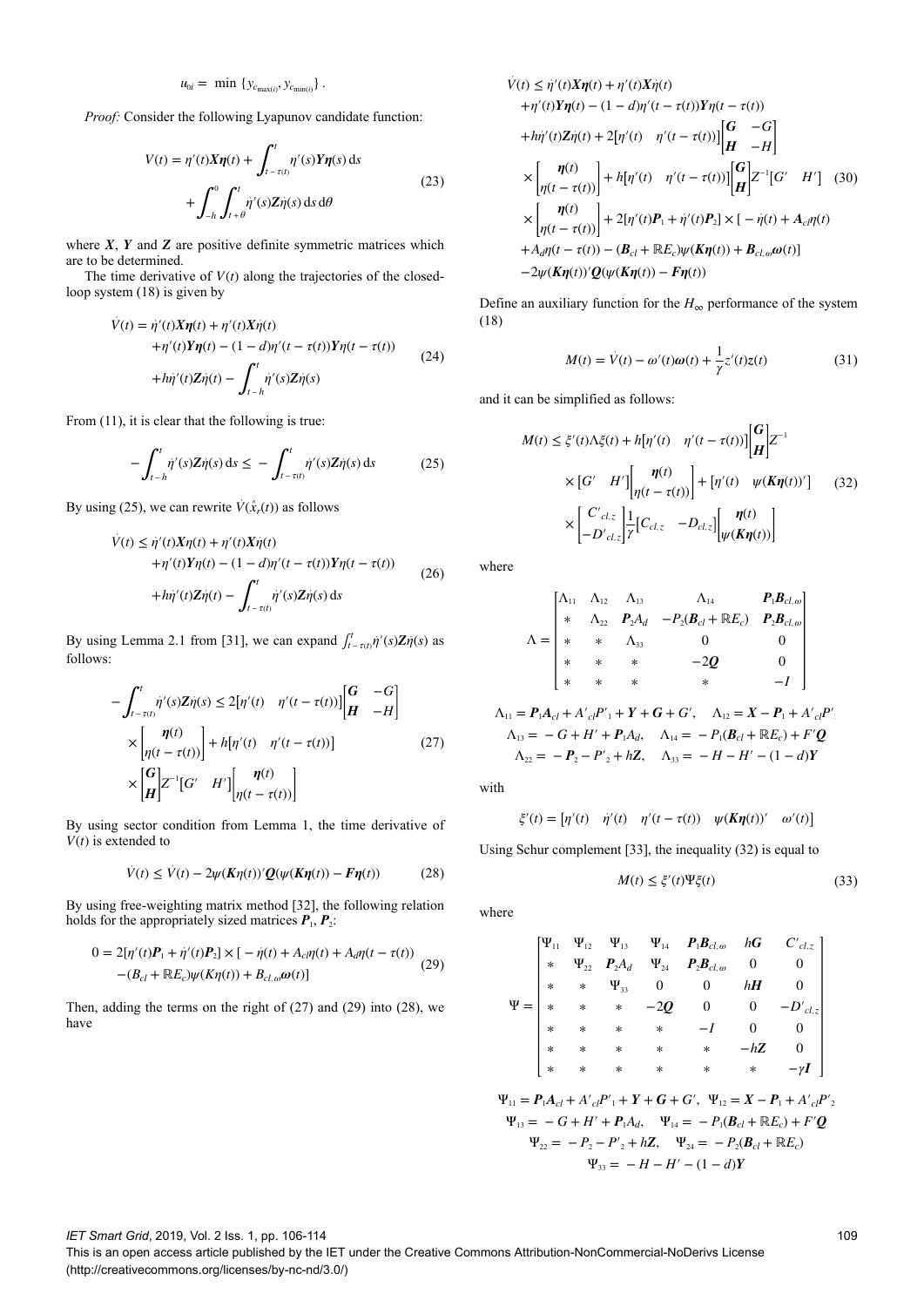

**Fig. 2** *Line diagram of two-area four-machine system*

| Modes     | Inter  |        | $\text{\textsterling}$ $\text{\textsterling}$ $\text{\textsterling}$ |        | Local 2 |        |
|-----------|--------|--------|----------------------------------------------------------------------|--------|---------|--------|
|           |        | Hz     |                                                                      | f. Hz  |         | Hz     |
| <b>WC</b> | 0.0717 | 0.6534 | 0.1752                                                               | 1.2186 | 0.1684  | 1.2686 |
| HwoDS     | 0.1567 | 0.6371 | 0.1751                                                               | 1.2194 | 0.1674  | 1.2700 |
| <b>PC</b> | 0.3283 | 0.6450 | 0.1721                                                               | 1.2191 | 0.1668  | 1.2686 |

WC – without controller, HwoDS – *H*∞ controller without delays and saturation, PC – proposed controller.

From (33), if  $\Psi < 0$ , then the auxiliary function  $M(t)$  is negative definite, which ensures that the closed-loop system is asymptotically stable.

To solve an AWC gain *E<sup>c</sup>* , introduce some change of variables as

$$
P = P_1^{-1}, \quad \bar{X} = PXP', \quad \bar{Y} = PYP', \quad \bar{Z} = PZP'
$$
  

$$
\bar{G} = PGP', \quad \bar{H} = PHP', \quad J = Q^{-1},
$$
  

$$
W = FP', \quad \nu = E_0 Q^{-1}
$$

Considering  $P_2 = \alpha P_1$ , where  $\alpha$  is a scalar tuning parameter and pre- and post-multiply the inequality  $\Psi < 0$  by  $\Pi$  and  $\Pi'$ . respectively, with  $\Pi = \text{diag}\{P_1^{-1}, P_1^{-1}, P_1^{-1}, Q^{-1}, I, P_1^{-1}, I\}$ , i.e.

$$
\Pi \Psi \Pi' < 0 \tag{34}
$$

From inequality (34), we obtain the inequality (21).

To include actuator saturation in the controller design, we consider a sector constraint as follows:

$$
(K_i - F_i)'(K_i - F_i) \le u_{0i}^2 X, \quad i = 1, ..., m. \tag{35}
$$

By using Schur complement, we can rewrite (35) as

$$
\begin{bmatrix} X & K'i - F'i \\ u_{0i}^2 \end{bmatrix} \ge 0, \quad i = 1, ..., m.
$$
 (36)

Pre- and post-multiply inequality (36) by

$$
\begin{bmatrix} P & 0 \\ 0 & I \end{bmatrix} \quad \text{and} \quad \begin{bmatrix} P' & 0 \\ 0 & I \end{bmatrix},
$$

respectively and we get the inequality (22), which concludes proof of the theorem. □

# **4Case study: a two-area four-machine power system**

### *4.1 System description*

The benchmark model of the two-area four-machine power system is considered to validate the efficiency of the proposed controller as shown in Fig. 2, which is widely used for studying the lowfrequency oscillations. The system consists of two areas and each area consists of two generators and five buses. These two areas are weakly connected by tie-line buses, so there are total of 11 buses and 4 generators in the whole system. The synchronous generators  $G_i$ ( $i = 1, 2, 3, 4$ ) are represented by a sixth-order sub-transient

model with state variables  $\delta$ ,  $\omega$ ,  $E'_d$ ,  $E'_q$ ,  $\psi_{1d}$ ,  $\psi_{2q}$ , which are equipped with a simple, fast acting first-order IEEE-ST1A type static excitation system. To damp out the local area oscillations  $G_1$  and  $G_3$ are equipped with a third-order PSS. The line data, bus data and the parameters of generators, PSS, and exciters are given in [34].

In normal operating condition, active power flows from Area 1 to Area 2 is ∼400 MW. To improve the power transfer capability and enhance the damping of inter-area oscillations, a series FACTS device, i.e. a TCSC is connected in series with the transmission line  $#8.+#9$ . The initial percentage compensation  $%k_c$  of TCSC is considered 10% with 50 and 1% as their upper and lower limits in the presence of supplementary damping controller.

#### *4.2 Modal analysis and model-order reduction*

From eigenvalue analysis, three electromechanical modes of oscillations are presented in the four-machine two-area system as shown in Table 1. Out of these three modes, two are local modes and one is inter-area mode. Modal controllability and observability [34] have been used to select a suitable controller placement and feedback signals for damping controller design. A TCSC connected at line #8-#9 is taken the controller location and active power deviation of line #10-#9 ( $\Delta P_{10-9}$ ) is taken as a feedback signal, these having higher controllability and observability corresponding to the critical oscillatory mode.

By considering the control signal of TCSC  $(\% k_c)$  as the input and  $\Delta P_{10-9}$  as a feedback output signal, the power system model is linearised at the equilibrium point. The size of the linearised model is 34th order resulting in complexity in the controller design. To make the controller design convenient and feasible, model order reduction is required. By using *Schur* balanced model reduction method [30], the original system is reduced to 8th order. The reduced-order model will remain the information about the poorly damped oscillatory modes. The frequency responses of both full and reduced-order model are shown in Fig. 3. From the frequency response, 8th-order reduced model is used for the design of the proposed controller.

## *4.3 Results and discussion*

The reduced 8th-order linearised open-loop power system model (3) is used to design the proposed damping controller.

First of all, the SDC of TCSC device is designed for the reduced model (3) by using  $H_{\infty}$  output feedback control with pole placement approach presented in Remark 1, without considering the effects of actuator saturation and time-delays. For  $H_{\infty}$  output feedback control, the frequency dependent weighting matrices are chosen as follows:

110 *IET Smart Grid*, 2019, Vol. 2 Iss. 1, pp. 106-114

This is an open access article published by the IET under the Creative Commons Attribution-NonCommercial-NoDerivs License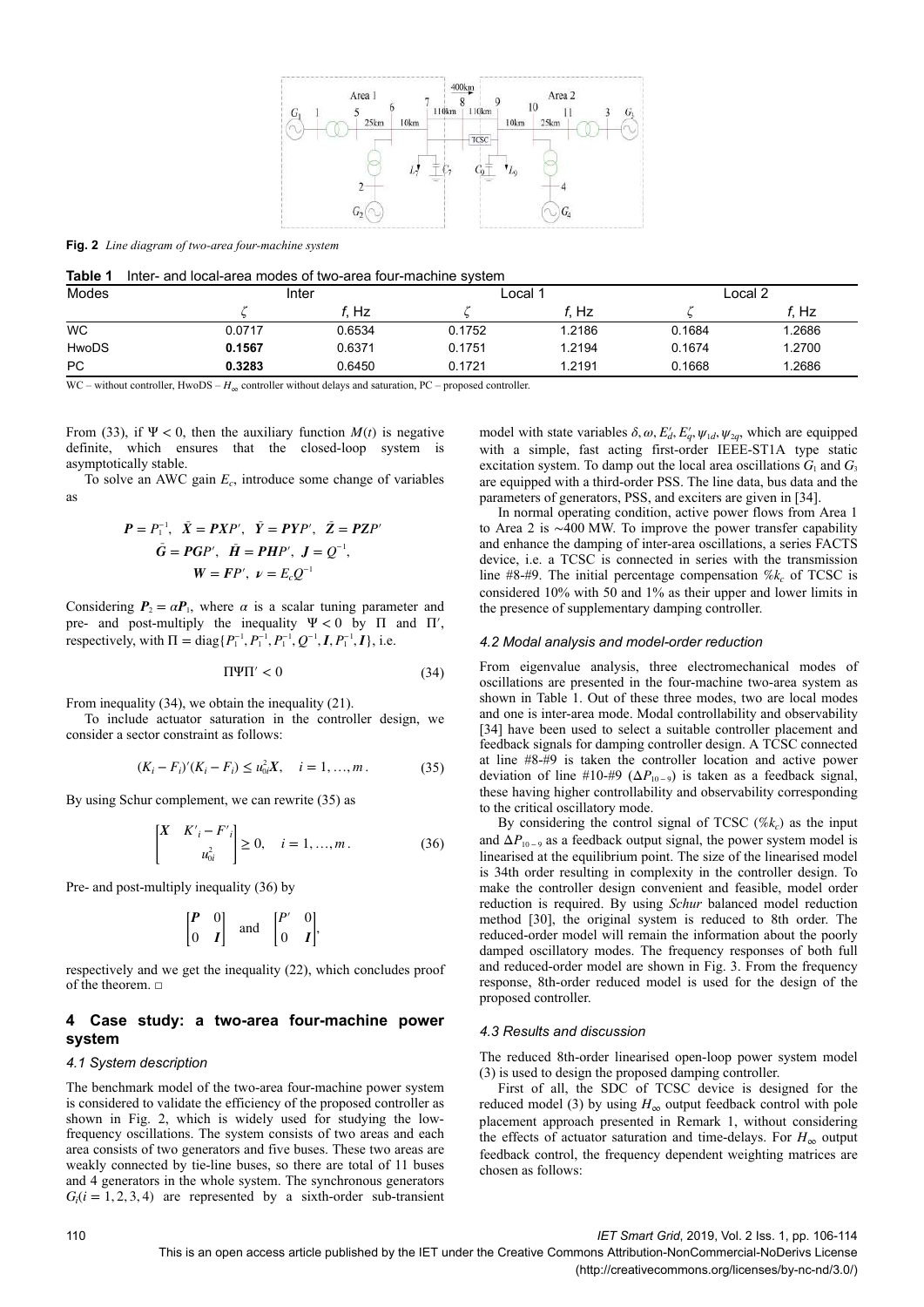$$
W_1 = \frac{30}{s + 30}, \quad W_2 = \frac{10s}{s + 100} \,. \tag{37}
$$

To ensure the minimum damping ratio of 0.15 for the closed-loop system, a conic sector region  $\mathcal{D}$  with an inner angle 2cos<sup>-1</sup> 0.15 with the apex at the origin is selected for the pole-placement region. The order of the designed controller from Remark 1 is equal to the order of reduced model plus order of the weights. The 10th order of the controller is again reduced to 8th order by using *Schur* balanced model reduction method.

Simulation studies are carried out on a non-linear power system model in MATLAB/Simulink to evaluate the effectiveness of the  $H_{\infty}$  output feedback controller designed without considering timedelays and actuator saturation. A three-phase to ground fault is considered as a disturbance on the power system which takes place in a transmission line #8-#9 at 1 s with duration of 100 ms at 400  MW tie-line active power flow as an attempt to excite the interarea mode. The response of the speed deviation of  $G_1 - G_3$  and percentage compensation of TCSC (%*k<sup>c</sup>* ) is depicted in Figs. 4 and 5 to show the effect of actuator saturation and time-delays on the damping of inter-area oscillations and therefore effect on the closed-loop performance when the controller is designed without considering time-delays and actuator saturation.

*4.3.1 Effect of actuator saturation:* The effect of actuator saturation on the closed-loop performance (regarding speed deviation of  $G_1 - G_3$  and percentage compensation of TCSC (% $k_c$ )) is depicted in Fig. 4. From Fig. 4, we can observe that when the actuator output is limited by minimum and maximum values there will be saturation occurs in the response of  $\%k_c$  of TCSC and due



**Fig. 3** *Frequency response of the full-order versus the reduced-order system*



**Fig. 4** *Effect of actuator saturation on the performance of the case study* **Fig. 5** *Effect of time delays on the performance of the case study*

to saturation the damping of the oscillation mode is deteriorated as indicated in the transient response of the speed deviation of  $G_1 - G_3$ . For the comparison purpose, the transient response of the speed deviation of  $G_1 - G_3$  and percentage compensation of TCSC  $(\%k_c)$  are also shown in Fig. 4 when the actuator output is not limited by minimum and maximum values in the simulation. The comparison of responses of the speed deviation with and without constrained actuator confirms that the damping predicted in the controller design is not achieved due to the actuator saturation presence. The limits of the actuator are unavoidable due to the physical and security limitation of the actuator. So to mitigate the effect of actuator saturation, it is necessary to consider the actuator saturation constraints in the design procedure of the controller. In this work, an add-on AWC is designed for the  $H_{\infty}$  output feedback controller to minimise the effect caused by the actuator saturation.

*4.3.2 Effect of time-delay:* The effect of time-delay on the closed-loop performance is depicted in Fig. 5 when  $H_{\infty}$  output feedback controller designed without considering time-delays and actuator saturation. From Fig. 5, we can observe that the  $H_{\infty}$  output feedback controller exhibits satisfactory results to damp the interarea oscillations when there is no delay (i.e.  $h = 0$  ms) in the feedback signal. But when the time delay occurs and increases, the damping of the inter-area mode is deteriorated and the controller is incapable of providing satisfactory performance of the closed-loop system. When the time-delay increase, the control signal is saturating more and that is degrading the performance of the closed-loop system. The responses in Fig. 5 prove that the timedelays in the feedback loop will degrade the performance and even lead to instability of the closed-loop power system. To compensate the effect of time-delays, it is necessary to consider the time-delays in the controller design.

To overcome actuator saturation and time-delay problems simultaneously, we propose a delay-dependent AWC by using Lyapunov–Krasovskii functional.

To compute an AWC gain *E<sup>c</sup>* , the proposed problem is converted into a convex optimisation problem, which ensures the stability of the closed-loop system (18) for time-delays and saturation satisfying (11) and (12), respectively. To minimise the upper bound for  $L_2$  a gain of  $\omega(t)$  on  $z(t)$ , consider the following convex optimisation problem

$$
\min \gamma
$$
  
s.t. LMIs (21) and (22). (38)



# *IET Smart Grid*, 2019, Vol. 2 Iss. 1, pp. 106-114

This is an open access article published by the IET under the Creative Commons Attribution-NonCommercial-NoDerivs License (http://creativecommons.org/licenses/by-nc-nd/3.0/)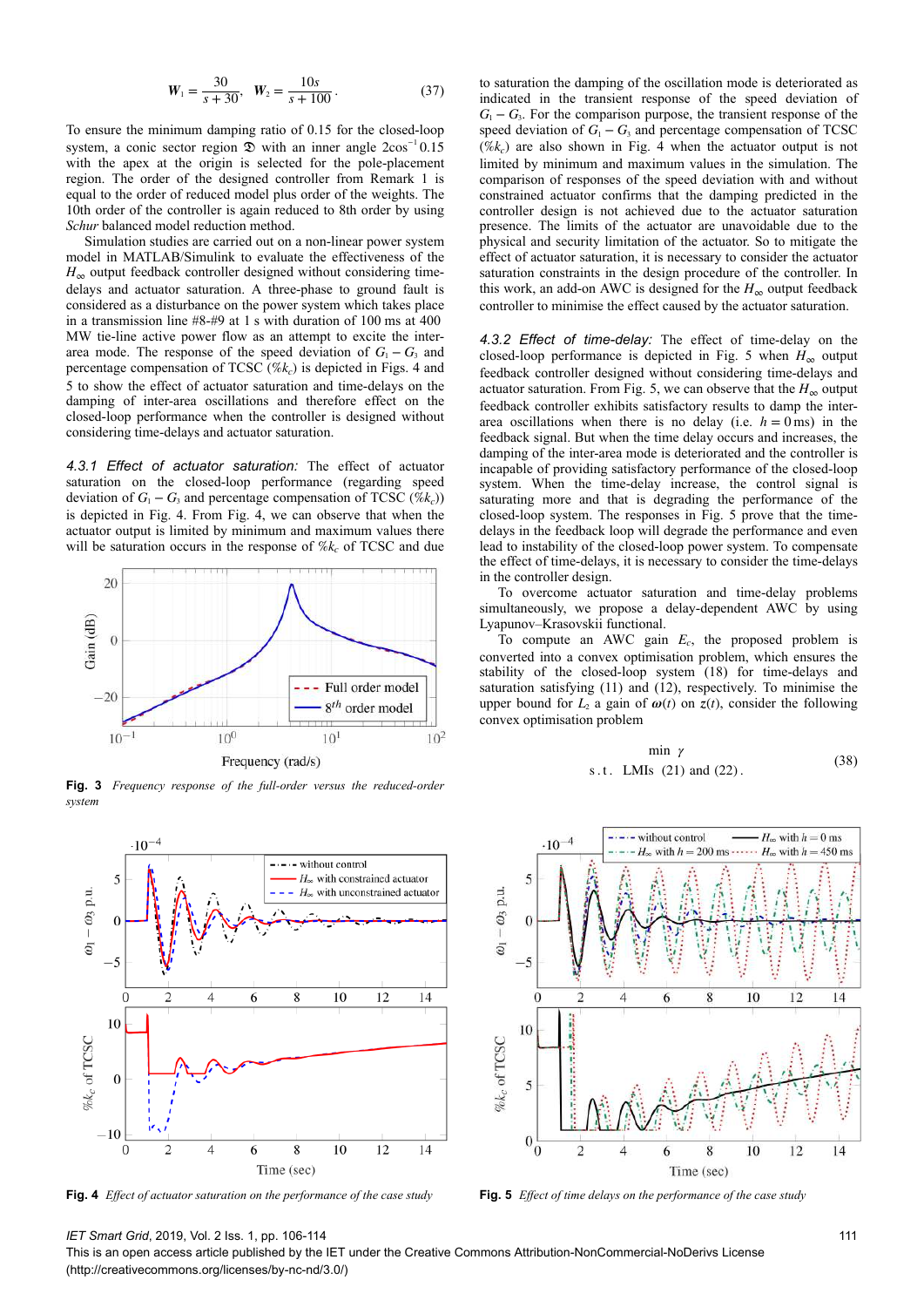

**Fig. 6** *MATLAB simulation responses of case study for scenarios 1 and 2 with proposed controller compared with H*∞ *controller*

*(a)* Dynamic response of case study for scenario 1, *(b)* Dynamic response of case study for scenario 2

The optimisation problem (38) is solved for the closed-loop system (18) by using LMI toolbox in MATLAB with  $d = 0.1$ ,  $\alpha = 0.7$ ,  $y_{c_{\text{max}}} = 0.5$ ,  $y_{c_{\text{min}}} = 0.01$ , and for delay margin  $h = 650$ ms, we obtain  $\gamma = 55.09$  and an AWC gain

$$
E_c = [16.4929 \quad 2.1922 \quad -9.8625 \quad 0.5598
$$
  
17.9987 \quad 0.7247 \quad 2.8049 \quad 0.7848]^T (39)

The efficiency of the proposed damping controller is verified by the following two scenarios.

*Scenario 1:* A three-phase to ground fault takes place on a transmission line #8-#9 at 1 s with a duration of 100 ms. *Scenario 2*: The generator  $G_1$  terminal voltage increases  $+5\%$  step at 1 s.

The responses of the rotor speed deviation of the generator 1 and generator 3 ( $\omega_1 - \omega_3$ ) and percentage compensation of TCSC  $(\%k_c)$  of a case study with the proposed controller, compared with



**Fig. 7** *Experimental set-up of OPAL-RT OP4500 simulator*

 $H_{\infty}$  output feedback control with pole placement are shown in Fig. 6 for scenarios 1 and 2. From dynamic responses shown in Fig. 6, it can be observed that the  $H_{\infty}$  output feedback controller designed without considering time-varying delays and actuator saturation provides less damping to inter-area oscillations when the time-delay  $h = 450$  ms occurs in the feedback loop and the control signal is saturated by reaches its maximum value. However, the proposed controller successfully damps out the inter-area lowfrequency oscillation even when the time-delay  $h = 650$  ms occurs by providing sufficient damping under different operating conditions. From the response of TCSC output, it is observed that the  $H_{\infty}$  output feedback controller exhibits actuator saturation at different operating conditions, but the proposed controller reduces the saturation region and improves the dynamic performance of the closed-loop system.

# **5** Real-time simulation (RTS) results

RTS is an integral part of research and development of power systems and other engineering fields [35]. RTSs are performed in OPAL-RT OP4500 real-time digital simulator using INTEL multicore processors with Xilinx Kintex 7 FPGA MMPK7 board. OPAL-RT provides a distributed real-time platform and it allows to model and simulates the power system in MATLAB/Simulink with high accuracy, low cost and small time-steps to precisely emulate the actual power system. The efficiency of the proposed controller is demonstrated in real-time fewer than two different scenarios of the case study. The experimental set-up of OPAL-RT OP4500 simulator is shown in Fig. 7. The detailed non-linear power system with damping controller is modelled in MATLAB/Simulink and further editing is performed to make it to compatible with Opal-RT by using its RT-LAB library. Then, the model is split into two subsystems, e.g. master subsystem, where plant and controller are kept and console subsystem, where outputs are displayed. The total split model is loaded into the Opal-RT server to convert it to C code. By setting solver time-step as fixed time-step mode with time-step of 0.8 ms, the program is executed. The results obtained from the simulator are shown in Fig. 8. From the RTSs for both operating conditions, it can be observed that the proposed damping controller guarantees the performance and stability of closed-loop wide-area power system with time-delays and actuator saturation in real-time.

# **6Conclusions**

The problem of time-delays with actuator saturation and its influence on the performance and stability of a closed-loop system has been studied for years, but the control approaches for power systems with actuator saturation have been rarely investigated. The power system actuators are subjected to the limited magnitude and the time-delays are inevitable in the feedback loop. If these constraints are not considered in the design procedure of the controller, the damping performance of the controller maybe degraded or even lead to the instability of the closed-loop power system. The main contribution of this work is to design a delaydependent AWC for the power system with time-delays and actuator saturation to enhance the damping of inter-area oscillations. Sufficient conditions required for the asymptotic stability of the closed-loop power system are derived by using

This is an open access article published by the IET under the Creative Commons Attribution-NonCommercial-NoDerivs License

(http://creativecommons.org/licenses/by-nc-nd/3.0/)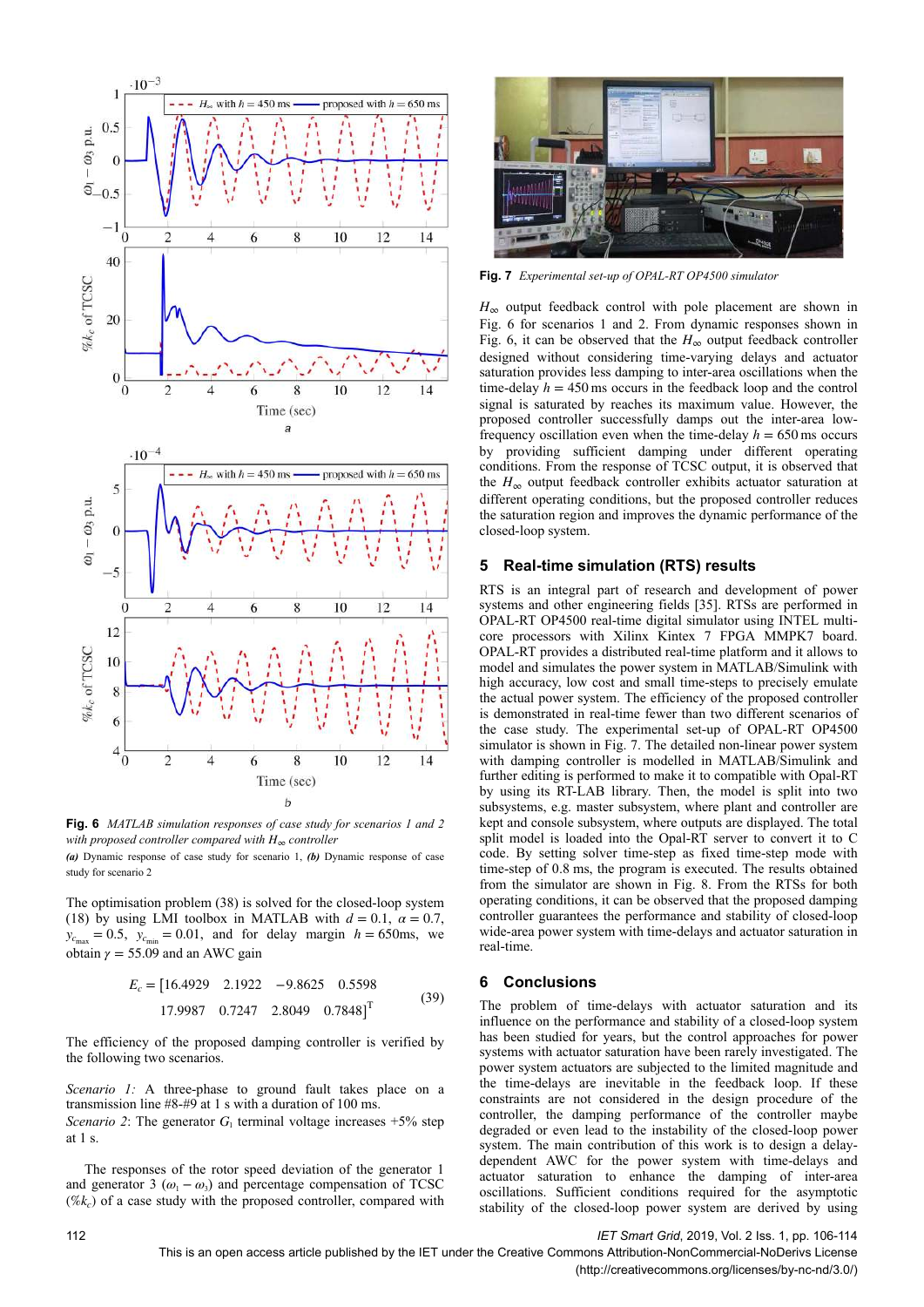

**Fig. 8** *RTS responses of case study for scenarios 1 and 2 with proposed controller* ( $h = 650 \text{ ms}$ ) *compared with*  $H_{\infty}$  *controller* ( $h = 450 \text{ ms}$ )

*(a)* Speed deviation response of  $\omega_1 - \omega_3$  of case study for scenario 1, *(b)* TSCS output response of case study for scenario 1, *(c)* Speed deviation response of  $\omega_1 - \omega_3$  of case study for scenario 2, *(d)* TCSC output response of case study for scenario 2

Lyapunov–Krasovskii functional and generalised sector condition. These conditions are then formulated as an LMI convex optimisation, allowing the proposed controller to minimise the *L*2 gain of the disturbance  $\omega(t)$  to the system regulated output  $z(t)$ .

The efficiency of the proposed controller is validated by implementing the case study namely a two-area four-machine power system in both MATLAB/Simulink and OPAL-RT real-time simulator. From results obtained from both MATLAB/Simulink and real-time simulator, it clearly shows that the  $H_{\infty}$  output feedback controller not provides sufficient damping to the interarea oscillations when the time-delay occur in the feedback and the control signals subjected to actuator saturation. However, the proposed controller exhibits excellent performance in the presence of time-delays and actuator saturation and provides sufficient damping to the inter-area oscillations as compared to  $H_{\infty}$  output feedback controller.

## **7References**

- [1] Rogers, G.: '*Power system oscillations*' (Springer Science & Business Media, New York, 2012)
- [2] Wu, H., Tsakalis, K.S., Heydt, G.T.: 'Evaluation of time delay effects to widearea power system stabilizer design', *IEEE Trans. Power Syst.*, 2004, **19**, (4), pp. 1935–1941
- [3] Chompoobutrgool, Y., Vanfretti, L., Ghandhari, M.: 'Survey on power system stabilizers control and their prospective applications for power system damping using synchrophasor-based wide-area systems', *Int. Trans. Electr. Energy Syst.*, 2011, **21**, (8), pp. 2098–2111
- [4] Shakarami, M., Davoudkhani, I.F.: 'Wide-area power system stabilizer design based on grey wolf optimization algorithm considering the time delay', *Electr. Power Syst. Res.*, 2016, **133**, pp. 149–159
- [5] Li, Y., Rehtanz, C., Ruberg, S.*, et al.*: 'Wide-area robust coordination approach of HVDC and FACTS controllers for damping multiple interarea oscillations', *IEEE Trans. Power Deliv.*, 2012, **27**, (3), pp. 1096–1105
- [6] Yao, W., Jiang, L., Wen, J.*, et al.*: 'Wide-area damping controller of FACTS devices for inter-area oscillations considering communication time delays', *IEEE Trans. Power Syst.*, 2014, **29**, (1), pp. 318–329
- [7] Deng, J., Li, C., Zhang, X.P.: 'Coordinated design of multiple robust FACTS damping controllers: a BMI-based sequential approach with multi-model systems', *IEEE Trans. Power Syst.*, 2015, **30**, (6), pp. 3150–3159
- [8] Kamwa, I., Grondin, R., Hébert, Y.: 'Wide-area measurement based stabilizing control of large power systems-a decentralized/hierarchical approach', *IEEE Trans. Power Syst.*, 2001, **16**, (1), pp. 136–153
- [9] Zhang, W., Branicky, M.S., Phillips, S.M.: 'Stability of networked control systems', *IEEE Control Syst.*, 2001, **21**, (1), pp. 84–99
- [10] Li, Y., Zhou, Y., Liu, F.*, et al.*: 'Design and implementation of delaydependent wide-area damping control for stability enhancement of power systems', *IEEE Trans. Smart Grid*, 2017, **8**, (4), pp. 1831–1842
- [11] Singh, A.K., Singh, R., Pal, B.C.: 'Stability analysis of networked control in smart grids', *IEEE Trans. Smart Grid*, 2015, **6**, (1), pp. 381–390
- [12] Wang, S., Meng, X., Chen, T.: 'Wide-area control of power systems through delayed network communication', *IEEE Trans. Control Syst. Technol.*, 2012, **20**, (2), pp. 495–503
- [13] Molina-Cabrera, A., Ros, M.A., Besanger, Y.*, et al.*: 'A latencies tolerant model predictive control approach to damp inter-area oscillations in delayed power systems', *Int. J. Electr. Power Energy Syst.*, 2018, **98**, pp. 199–208
- [14] Fan, R., Huang, R., Sun, L.: 'Nonlinear model predictive control of HVDC for inter-area oscillation damping', *Electr. Power Syst. Res.*, 2018, **165**, pp. 27–34
- [15] Azad, S.P., Iravani, R., Tate, J.E.: 'Damping inter-area oscillations based on a model predictive control (MPC) HVDC supplementary controller', *IEEE Trans. Power Syst.*, 2013, **28**, (3), pp. 3174–3183
- [16] Jain, A., Biyik, E., Chakrabortty, A.: 'A model predictive control design for selective modal damping in power systems'. IEEE American Control Conf. (ACC), Chicago, July 2015, pp. 4314–4319
- [17] Hu, T., Lin, Z.: '*Control systems with actuator saturation: analysis and design*' (Springer Science & Business Media, New York, 2001)
- [18] Tarbouriech, S., Garcia, G., da Silva, J.M.G.Jr.*, et al.*: '*Stability and stabilization of linear systems with saturating actuators*' (Springer Science & Business Media, London, 2011)
- [19] Dang, Q.V., Vermeiren, L., Dequidt, A.*, et al.*: 'Robust stabilizing controller design for Takagi–Sugeno fuzzy descriptor systems under state constraints and actuator saturation', *Fuzzy Sets Syst.*, 2017, **PP**, (99), pp. 1–1
- [20] Hu, T., Teel, A.R., Zaccarian, L.: 'Stability and performance for saturated systems via quadratic and nonquadratic Lyapunov functions', *IEEE Trans. Autom. Control*, 2006, **51**, (11), pp. 1770–1786
- [21] Lu, L., Lin, Z.: 'Design of switched linear systems in the presence of actuator saturation', *IEEE Trans. Autom. Control*, 2008, **53**, (6), pp. 1536–1542
- [22] Zhang, X.Q., Zhao, J.: '*L*2-gain analysis and anti-windup design of discretetime switched systems with actuator saturation', *Int. J. Autom. Comput.*, 2012, **9**, (4), pp. 369–377
- [23] Nguyen, T., Gianto, R.: 'Optimal design for control coordination of power system stabilisers and flexible alternating current transmission system devices with controller saturation limits', *IET Gener. Transm. Distrib.*, 2010, **4**, (9), pp. 1028–1043
- [24] Xin, H., Gan, D., Qu, Z.*, et al.*: 'Impact of saturation nonlinearities/ disturbances on the small-signal stability of power systems: an analytical approach', *Electr. Power Syst. Res.*, 2008, **78**, (5), pp. 849–860
- [25] Fang, J., Yao, W., Chen, Z.*, et al.*: 'Design of anti-windup compensator for energy storage-based damping controller to enhance power system stability', *IEEE Trans. Power Syst.*, 2014, **29**, (3), pp. 1175–1185
- [26] Soliman, H.M., Yousef, H.A.: 'Saturated robust power system stabilizers', *Int. J. Electr. Power Energy Syst.*, 2015, **73**, pp. 608–614
- [27] Raoufat, M.E., Tomsovic, K., Djouadi, S.M.: 'Power system supplementary damping controllers in the presence of saturation'. IEEE Power and Energy Conf. (PECI), Illinois, 2017, pp. 1–6
- [28] Gahinet, P.: '*H*∞ design with pole placement constraints: an LMI approach', *IEEE Trans. Autom. Control*, 1996, **45**, (3), pp. 358–367
- [29] Pal, B., Chaudhuri, B.: '*Robust control in power system*' (Springer, New York, U.S.A, 2005)
- [30] Chiang, M.G., Safonov, R.Y.: 'A Schur method for balanced model reduction', *IEEE Trans. Autom. Control*, 1989, **AC-34**, pp. 729–733
- [31] El-Haoussi, F., Tissir, E.H., Tadeo, F.*, et al.*: 'Delay-dependent stabilisation of systems with time-delayed state and control: application to a quadruple-tank process', *Int. J. Syst. Sci.*, 2011, **42**, (1), pp. 41–49
- [32] He, Y., Wu, M., She, J.H.*, et al.*: 'Parameter-dependent Lyapunov functional for stability of time-delay systems with polytopic-type uncertainties', *IEEE Trans. Autom. Control*, 2004, **49**, (5), pp. 828–832